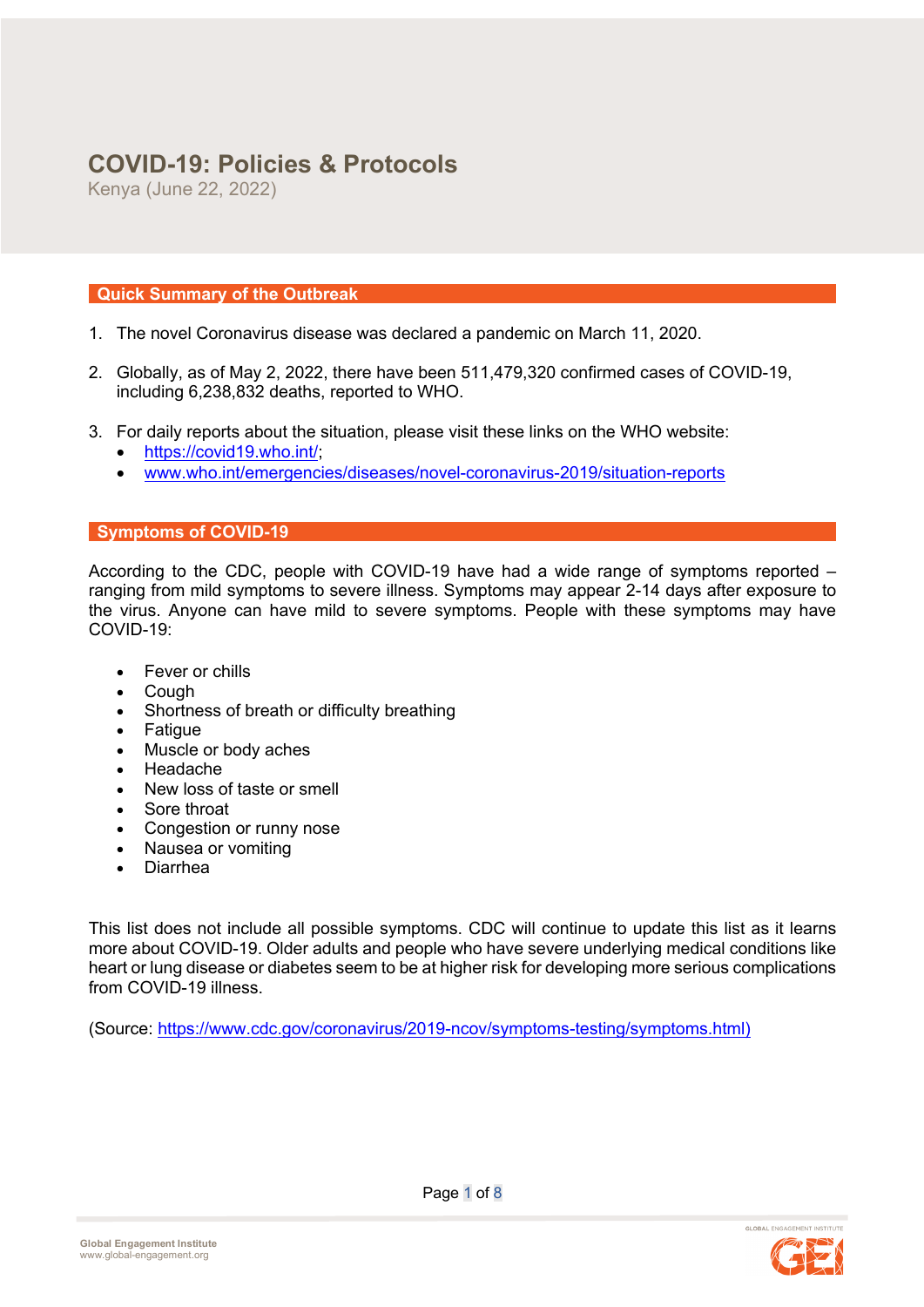#### **The Current Situation in Kenya**

- 1. As of June 21, 2022, there have been 329,353 confirmed cases of COVID-19 in Kenya and about 5,651 related deaths. As of June 4, 2022, a total of 18,367,309 vaccine doses have been administered.
- **2. The wearing of masks in indoor public spaces including public service vehicles, offices, supermarkets and places of worship is mandatory.**

**Current Entry and Exit Requirements** 

- 1. Effective January 1, 2021, all passengers are required to apply and obtain an e-visa before boarding an inbound aircraft to Kenya. The e-visa can be obtained through http://evisa.go.ke/evisa.html
- 2. All travelers coming to Kenya **who are fully vaccinated** are **exempt from the requirement of a PCR test** and must have a certificate of vaccination.
- 3. The following categories of travelers are exempt from the requirement:
	- Travelers with medical conditions precluding vaccination. Such persons shall be required to provide a letter from a recognized medical practitioner detailing the medical reason precluding vaccination.
	- Travelers who have recovered from an active COVID-19 infection or received convalescent plasma in the preceding 90 days. Such persons shall be required to provide a letter from a recognized medical practitioner showing that the person may have recovered from an active infection in the preceding 90 days.
- 4. All **eligible unvaccinated travelers** arriving at any port of entry into Kenya, **must be in possession of a valid COVID-19 negative PCR test certificate conducted within 72 hours before departure regardless of the route of entry**.
- **5.** Unvaccinated travelers arriving at any point of entry shall be subjected to rapid antigen test at **their own cost of 30 USD. Any person who tests positive on antigen RDT will be subjected to a PCR test at their own further cost of 50 USD and will have to self-isolate.**
- 6. There will be no paper verification of COVID-19 test results and vaccination certificates upon arrival into Kenya. Travelers must upload both documents into global haven before boarding via www.globalhaven.org.
- 7. All travelers must fill the passenger locator form on the "**jitenge"** platform (https://ears.health.go.ke/airline\_registration) prior to arrival.
- 8. Incoming travelers are also required to have a **QR code**. To get your code, complete the **Travelers Health Surveillance Form** which is available at https://ears.health.go.ke/airline\_registration/ **before traveling**. When registration is made on the website, the code is sent to the email given.



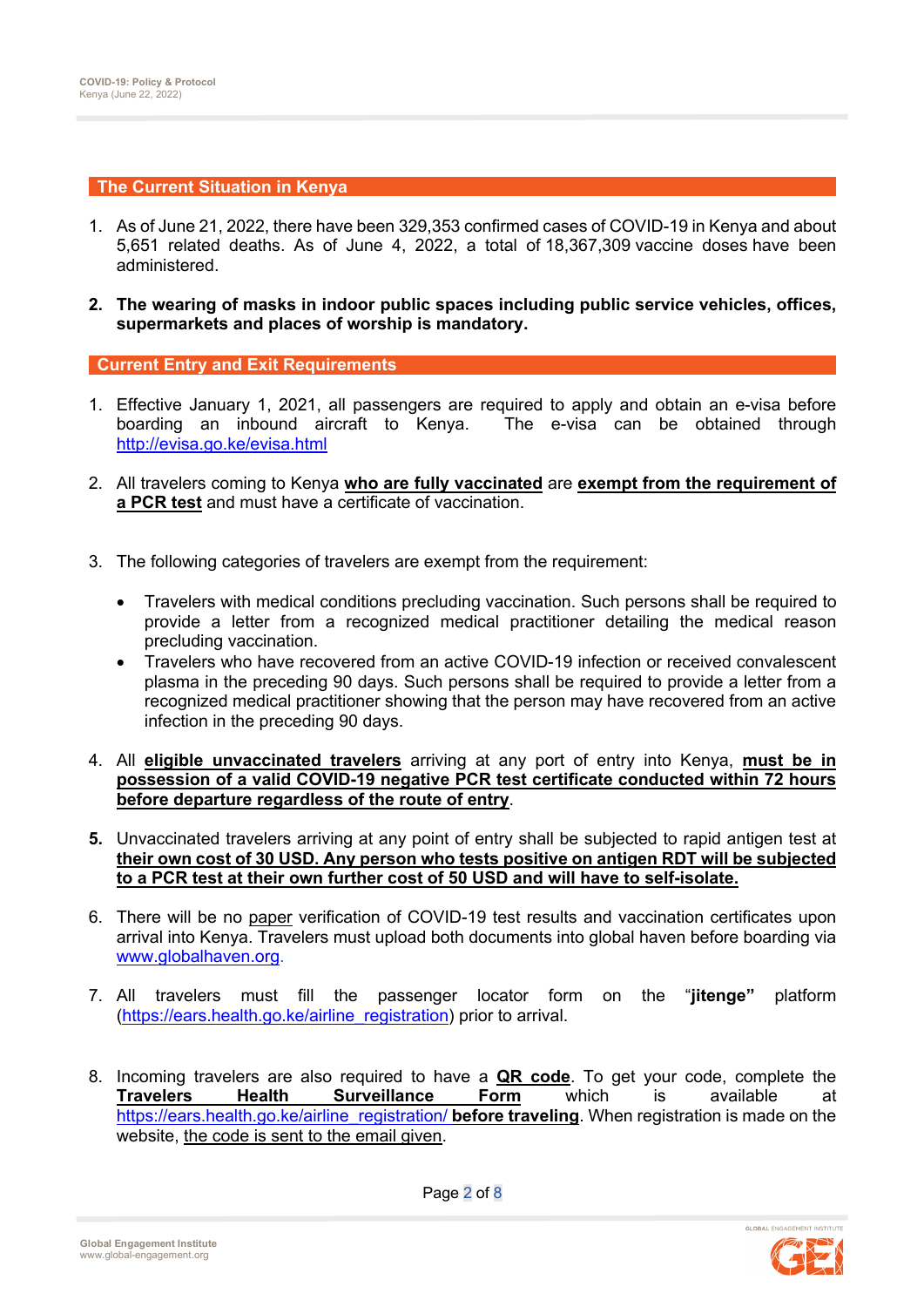- 9. All passengers with flu-like symptoms at the point of entry in Kenya, or those who develop symptoms of COVID-19, will be placed into isolation and tested for COVID-19 at a Kenyan government testing facility at the traveler's expense.
- 10. Passengers travelling out of Kenya will be required to abide by the particular travel, health and COVID-19 related requirements of the destination country
- 11. Pre-departure testing may be considered at the discretion of any of the airlines departing from or terminating in Kenya.
- 12. All travelers to countries requiring antigen testing hours before travel will be required to undertake pre-travel rapid antigen test at the MOH Port Health facility at the airport and the results uploaded to the Trusted Travel platform.
- 13. **All airline passengers to the United States** ages two years and older, **regardless of vaccination status or citizenship**, must provide a negative COVID-19 viral test taken within **one calendar day of travel**.  Alternatively, travelers to the United States may provide documentation from a licensed health care provider of having recovered from COVID-19 in the 90 days preceding travel.
- 14. The Kenya Ministry of Health launched the Trusted Travel (TT) Initiative: https://africacdc.org/trusted-travel/. At this time, the QR code is for arriving passengers and the TT code is for those departing. Travelers can get the TT code with their test results from an accredited lab at any major hospital.

(*Source: https://ke.usembassy.gov/covid-19-information*/ and Kenya Ministry of Health)

- 15. For more information, please visit these websites:
	- Ministry of Health in Kenya: www.health.go.ke/#1621663315215-d6245403-4901
	- U.S. Embassy in Kenya: https://ke.usembassy.gov/covid-19-information
	- Kenyan Embassy in Washington D.C.: https://kenyaembassydc.org
	- COVID-19 dashboard providing key data elements about the COVID-19 pandemic: https://khro.health.go.ke/#/covid\_19\_tracker
	- US Department of State: https://travel.state.gov/content/travel/en/internationaltravel/International-Travel-Country-Information-Pages/Kenya.html#
	- CDC page on COVID-19: www.cdc.gov/coronavirus/2019-ncov/travelers/index.html

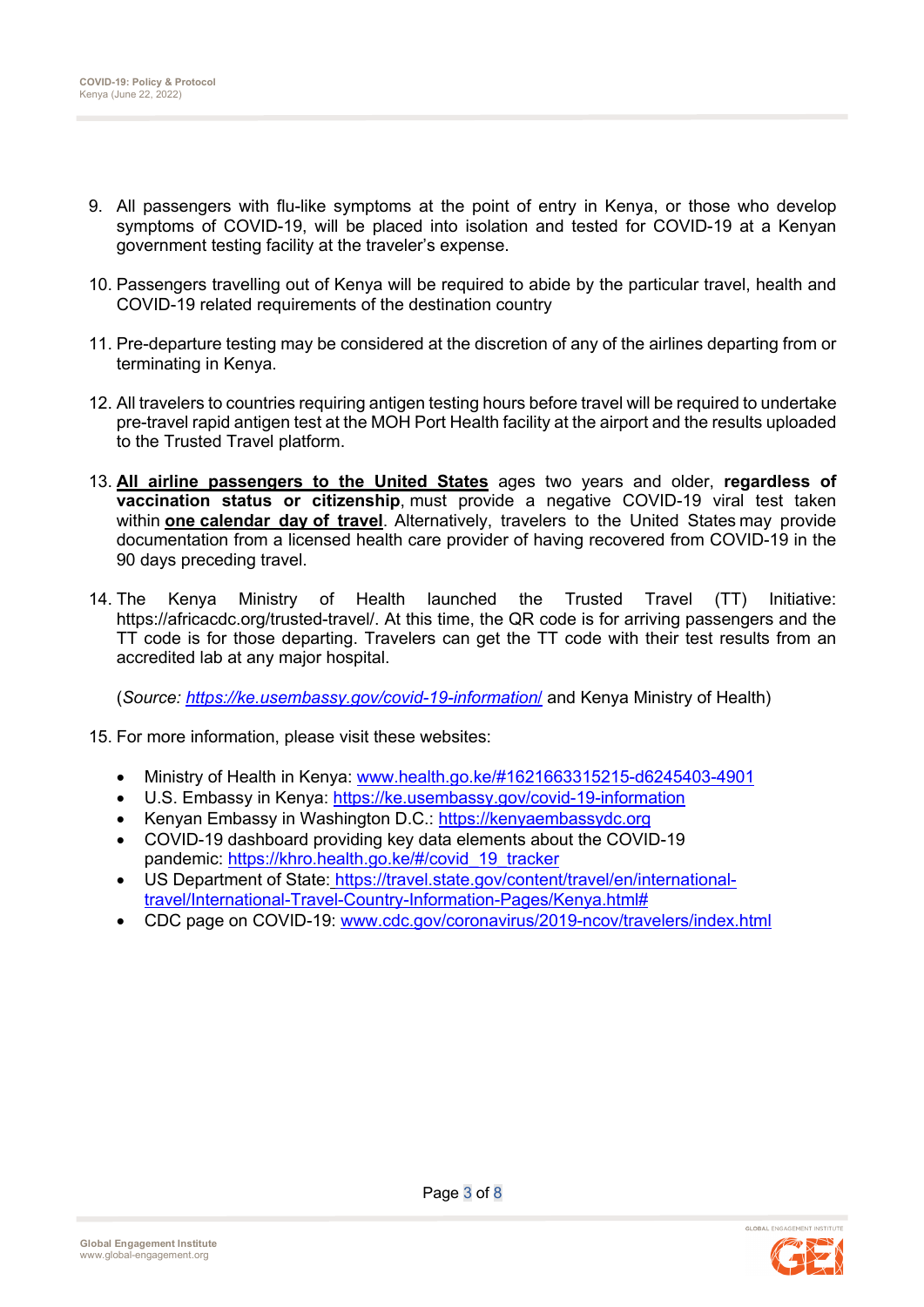#### **GEI Global Policy**

- 1. We take daily updates from core, factual, reliable sites:
	- www.who.int/emergencies/diseases/novel-coronavirus-2019/advice-for-public
	- www.cdc.gov/coronavirus/2019-nCoV/summary.html
	- www.worldometers.info/coronavirus
	- Further local in-country sites for Kenya
- 2. We immediately address and action any amendments required to the Company Protocol (see below) arising out of the updates.
- 3. We follow country-specific guidelines and protocols, and those may supersede our Company guidelines and protocols.
- 4. We disseminate the Company Protocol to all in-country staff (including all program managers and guides), and we train and update them before the start of every program.
- 5. We assess program managers and guides prior to each program of their up-to-date knowledge of the available information and their comfort with the Company Protocol.
- 6. We have an internal COVID-19 Protocol Handbook for all GEI in-country staff. This Handbook provides detailed guidelines on how to operate programs during the global COVID-19 spread.

#### **GEI Protocol**

- 1. Our staff members are all fully vaccinated. Tourism personnel in Kenya have been given priority to get vaccinated and a majority of them got vaccinated. We will, as much as is possible to do so, only work with tourism personnel who have been vaccinated.
- 2. We have identified the government-appointed medical facilities/clinics/hospitals in Kenya capable of providing the best available care to our clients if required. These are:
	- **The Nairobi Hospita**l Argwings Kodhek Rd, Nairobi, Kenya. Tel: (+254) 703082000.
	- **Makueni County Referral Hospita**l Wote Makueni, Kenya. Tel: (+254) 758 722016, (+254) 723 919457. This is the biggest hospital in Makueni and offers all the services.
	- **Loitokitok Sub-County Hospital** Kuku Kajiado, South Kajiado, Kenya. Tel: (+254) 726 734271. This is a mall hospital in the remote area of Amboseli, they cannot do major interventions.
- 3. We provide our clients with local COVID-19 related information for pre-departure dissemination.
- 4. **We require that all our guests be fully vaccinated for COVID-19 at least 14 days before travelling to one of our destinations. Our guests will be required to send us a copy of their vaccination certificates prior to traveling**. Guests who cannot get vaccinated because of a health condition could be exempt upon submission of a medical certificate attesting of the condition. We will review the medical certificate and take a decision on a case-by-case basis. Any further requirements that will be in place such as the submission of negative COVID-19 tests prior to departure and upon arrival will be communicated.

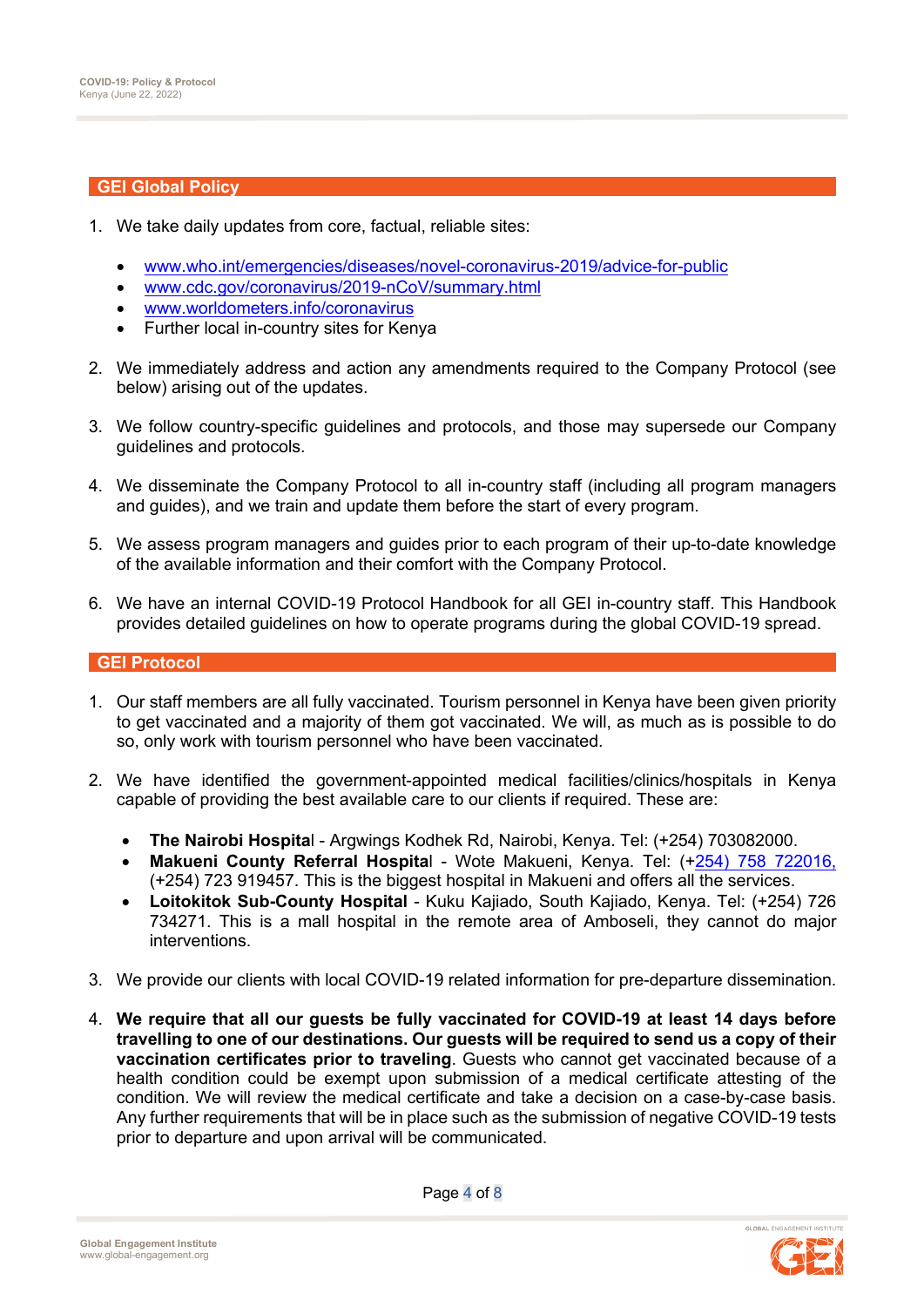- 5. We request that our clients ensure that all program participants have adequate travel and medical insurance, including medical evacuation insurance.
- 6. Hotels and lodges require that we submit scanned passport copies for each program participant in advance.
- 7. **A COVID-19 Safety Officer will be assigned to each program**. The Safety Officer will be responsible for ensuring best practice is followed throughout the program by monitoring behavior, environment, and adherence to agreed hygiene measures. **For groups with up to 20 participants, the Program Manager or Guide will play this role and will be supported by other team members who will be on standby in case of an emergency.** For larger groups, the Program Manager or Guide will play this role as well as a second member of our team who will be appointed to be with the group.
- 8. Specific preventive measures will be put in place and include the following:
	- Participants are encouraged to practice social distance as much as possible.
	- **We strongly recommend that participants still wear a proper mask even in places where it is not mandatory.**
	- Participants are required to wear a proper mask when their temperature is being checked or when adhering to social distancing is not possible.
	- Masks should meet the following requirements:
		- Have two or more layers of washable, breathable fabric
		- Must completely cover the nose and mouth
		- Fit snugly against the sides of your face and don't have gaps
		- Have a nose wire to prevent air from leaking out of the top of the mask
		- $\circ$  It is important to change face masks that cannot be washed or reused at least every day and to dispose safely of any used face masks in a bin bag that is then closed tightly.
		- $\circ$  If masks are taken off, it is important to place them somewhere safe to keep them clean, such as in the pocket, purse, or in a clean paper bag.
	- Participants must avoid shaking hands and must regularly use hand sanitizers.
	- Vehicle configuration and utilization limits will be applied as per industry protocols and per agreement with the client.
	- Participants will be encouraged to occupy the same seat for the day, if not the whole program.
	- Number of occupants on game drive vehicles may be limited.
	- Accommodation: **Single rooms will be reserved for all participants unless otherwise instructed. If rooms are to be shared, rooming lists are to be adhered to and not changed during the course of the program.**
- 9. Personal protective equipment (PPE):
	- No PPE (including facemasks) or cleaning/sanitizing supplies will be provided for travelers unless specifically requested and travelers will be expected to bring their own.
	- Hand sanitizer will be available on embarkation and disembarkation of vehicles, and at all sites in line with global industry protocols.
	- GEI will have on hand a limited emergency supply of face masks should guests need to buy some for themselves. It will be a small supply and guests are generally expected to have enough masks for the duration of the trip.

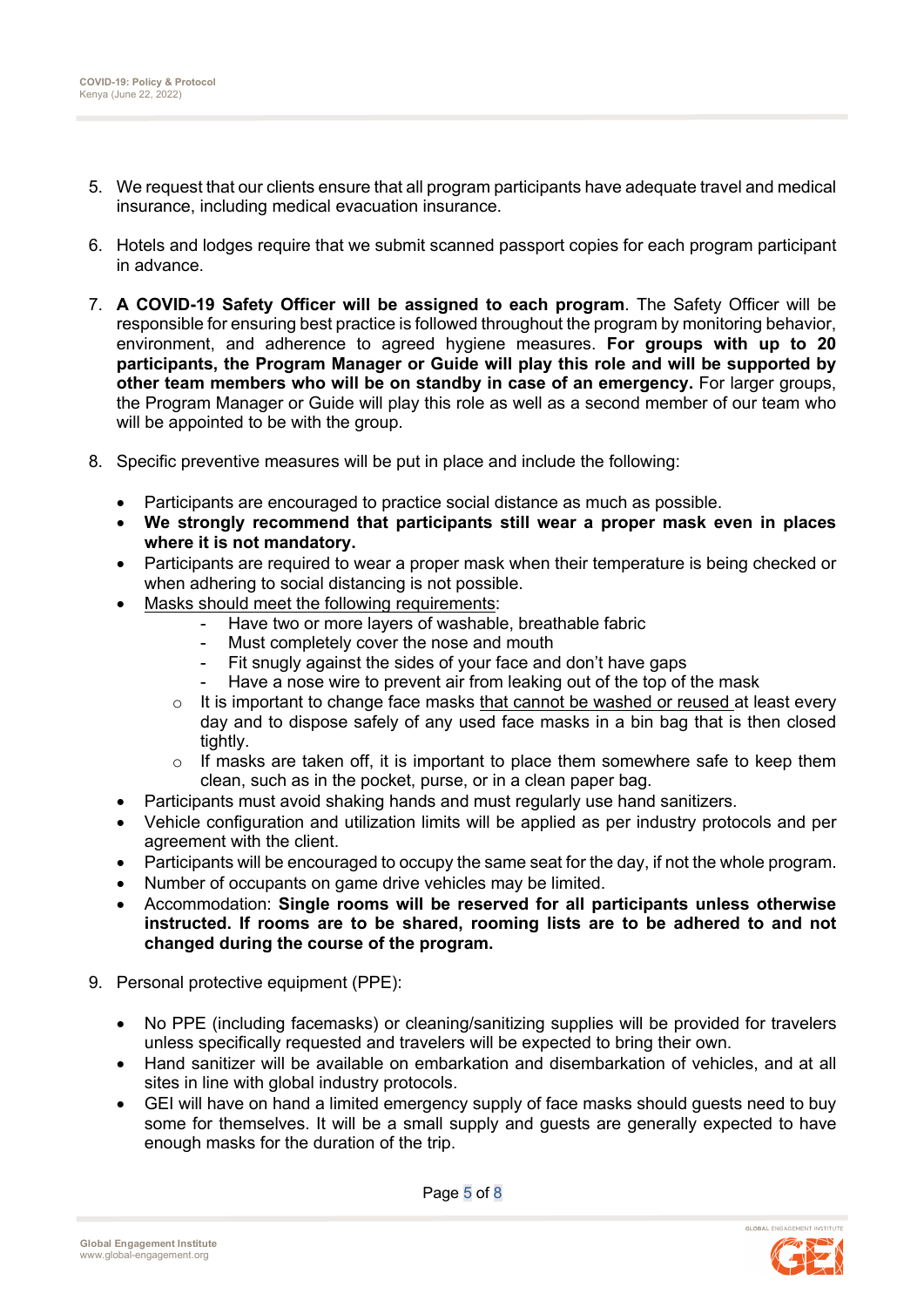• GEI will supply face masks and sanitizer for all ground staff and drivers.

10. Temperature checks and symptoms scanning:

- **Daily temperature checks and visual assessment of any COVID-19 related symptoms will be conducted and recorded by the GEI Safety Officer/guide each morning**.
- Additionally, guests will also be asked to self-monitor and immediately inform the guide if they have a temperature of 37.5 C (36.2 C on the wrist) or higher and/or if they are feeling unwell.
- **During the daily monitoring by GEI, the Safety Officer/guide will do the following:**
	- $\circ$  Take every participant's temperature with a handheld thermometer each morning.
	- $\circ$  Assess if a participant is showing any other symptoms of COVID-19 by asking if they have any other symptoms.
	- o Wear a face mask while doing the readings, and so must each program participant.
	- $\circ$  Have a clip board with a participant list for every day, where the reading of each participant will be recorded, thus always keeping the record up to date.
- If the temperature check by the Safety Officer/guide shows that a person has an initial elevated temperature (37.5 C or higher on the forehead **or** 36.2 or higher on the wrist), the test will be repeated 10 minutes later. If the temperature is then still higher than 37.5 C on the forehead or 36.2 C on the wrist, the participant will be sent to his/ her room, and the temperature check will be repeated an hour later by the Safety Officer or by a GEI member of staff. If the temperature is still high an hour later, the GEI Safety officer or GEI member of staff will call the nurse/doctor on duty. If the group is out in the field, the participant will be requested to wear a face mask at all times and will be seated on the back seat of the bus, until the temperature check can be repeated an hour later. If the temperature is still high an hour later, the participant will be taken to the nearest hospital for a check-up and medication if needed. The participant with high temperature will have to undertake a rapid test and/or PCR test. The nurse/doctor will advise on the type of tests required. If the participant is sharing a room, he/she will be moved to a single room to isolate. The

costs of tests and isolation single room will be at the participants' own expense.

- If a participant does not have a temperature but is showing other signs of COVID-19 during the program, he/she will be asked to self-isolate until a nurse/doctor is called and a rapid test and/or PCR test is conducted. If the group is out in the field, the participant will be requested to wear a face mask at all times and will be seated on the back seat of the bus and taken to the nearest hospital for a check-up and medication. The cost of the tests and isolation room will be at the participants' own expense.
- **Reminder: Temperature screening will not identify a person who has COVID-19, who is asymptomatic (not showing any symptoms), does not have an elevated temperature as one of their symptoms, or is on medication that reduces their temperature. A person may also have an elevated temperature for other reasons, including a medical condition not related to COVID-19.**

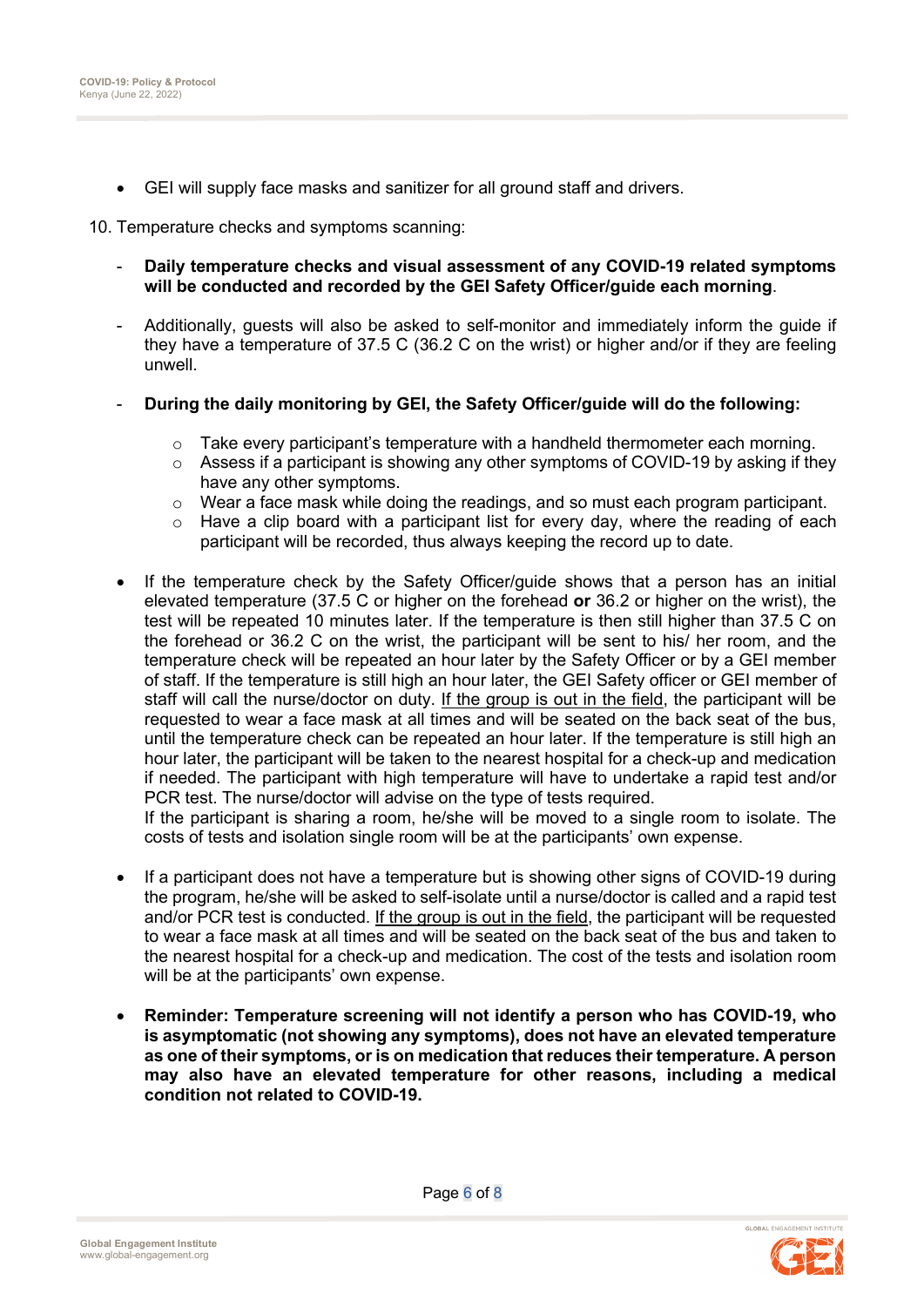- **PCR testing labs are not widely available in Kenya and tests are expensive. GEI uses Check-ups Medical Centre at the airport or Lancet Pathologists Kenya to send a doctor to where the clients are to do the swabs one day before departure. Typically, this costs around \$100 pp and results are sent by email within 24 hours.**
- All lodges and hotels temperature screen their guests daily, upon entering reception & restaurant area(s) and bar(s). In case any person has a high temperature (confirmed 37.5 or higher on the forehead/36.2 C or higher on the wrist), he/ she has to go to an isolation room at the hotel until a doctor or nurse can be dispatched to perform the COVID test. **The isolation room and COVID test will be for the guest's own account. The GEI COVID Safety Officer will arrange this together with the hotel as conveniently and economically as possible**.
- 11. Every GEI Program Manager/Guide ("Guide") is individually briefed about key health and safety measures for each program. This includes the following:
	- On arrival, all guests are requested to alert the Guide immediately if they have any symptoms typical of a cold or flu at any time during the program. For this purpose, he/she ensures that all guests have access to his/her mobile phone/WhatsApp number and email address.
	- The Guide will also proactively approach any quest who shows symptoms (cough, fever, etc.).
	- During the arrival briefing session, the Guide informs all guests about hand washing: www.cdc.gov/healthywater/hygiene/hand/handwashing.html.
	- In case of any concern at any time during the program, the Guide organizes an evaluation by a medical practitioner as soon as possible and follows said practitioner's instructions. He/she will also immediately alert the GEI local office and GEI's global Head Office.
	- If the quest is suspected of having, or is diagnosed with, COVID-19, the Guide shall follow the GEI policies and the instructions of the local authorities and health facilities. He/she shall also keep GEI's global Head Office informed at all times so that the Head Office can alert and communicate with the client and any emergency contacts.
- 12. **In the event of a positive diagnosis, a decision on whether the other program participants need to be tested and possibly even self-isolated as well is taken together with local health authorities. In general, GEI recommends that program participants get a PCR test done 3 to 5 days after exposure. The PCR tests will be at the participants own costs. If a participant is positive, isolation rooms will be made available at the hotels and lodges at the participants' own cost.**
- 13. Furthermore, GEI's global Head Office will decide together with the client and the local health authorities whether to proceed with or cancel the program.
- 14. **Any travelers who contract COVID-19 while in the destination country will be required to self-isolate in line with government regulations at that time. Their participation in their program will be suspended and any costs incurred are to be covered by participants and/or their institution. Travel and medical insurance are compulsory and expected to be in place.**
- **15. In Kenya, it may be possible to be released from self-isolation/quarantine after two negative PCR tests taken 24 hours apart. It will be up to the Kenyan doctors to decide on**